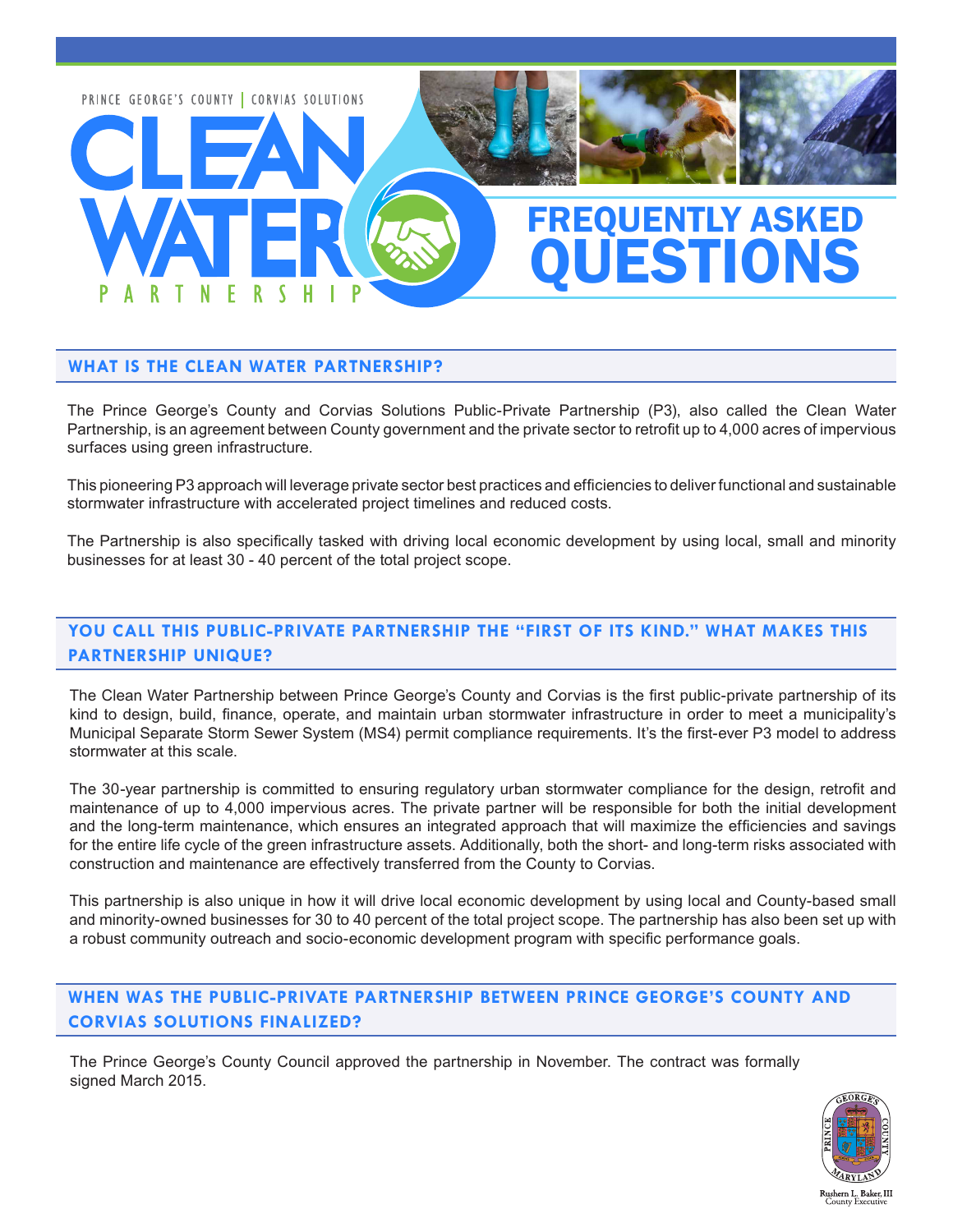

### **WHAT ARE THE GOALS OF THE CLEAN WATER PARTNERSHIP?**

The goals of the Clean Water Partnership are to reduce the cost and timelines traditionally associated with achieving regulatory compliance, while also enhancing the long-term sustainability of the program through effective project management.

The partnership will complete retrofits utilizing green infrastructure (GI) and low-impact development (LID) practices as approved by the Maryland Department of the Environment (MDE) and the U.S. Environmental Protection Agency (EPA) standards.

As part of the program, the partnership will also recruit local disadvantaged businesses and connect them with training and work experience that can assist them in building a viable business and workforce in green infrastructure and related fields. This is one of the unique facets of this Partnership, whereby the County is turning a regulatory requirement into an opportunity to spur local jobs and economic development.

### **WHAT EXACTLY WILL THIS MONEY BE SPENT ON?**

Under the terms of the agreement, the County has committed to investing \$100 million during the next 3 years to retrofit 2,000 acres. The initial funding includes the planning, design and construction of green infrastructure retrofits to 2,000 acres of impervious surfaces over those 3 years. There is an option for an additional 2,000 acres after this initial 3 year term if the County is satisfied with the progress of the arrangement with Corvias.

### **WHAT IS CORVIAS' ROLE IN THE PARTNERSHIP?**

- o Corvias will manage the design, construction and long-term maintenance of stormwater best practices in the 2,000 acres (or up to 4,000) covered by the program.
- o Corvias has 15 years of experience in stormwater development and management for both new construction and retrofitted communities across the country.
- o As part of their military housing portfolio, the company manages 15 stormwater management pollution prevention programs on more than 12,000 acres across 13 states.
- o Corvias has worked directly with the Maryland Department of the Environment (MDE) for the past 10 years on more than 1,200 of those acres currently in critical watersheds within Maryland.

# **WHEN DOES THE PARTNERSHIP START? WHAT ABOUT FUTURE PROJECTS? IS THERE A SPECIFIC SCHEDULE OUTLINED ALREADY?**

The signed agreement represents the official start of partnership activities. The list of projects for 2015 is being finalized and will include projects across the County. As a first step, and as dictated by the Contract, the County must approve of Corvias' work plan, which will spell out where these projects are located.

The County expects to review this work plan in the upcoming weeks. It is anticipated that while some projects may be contiguous, there will be a number of projects that are prioritized based on the County's strategic plans, including those in Transforming Neighborhood Initiative areas.